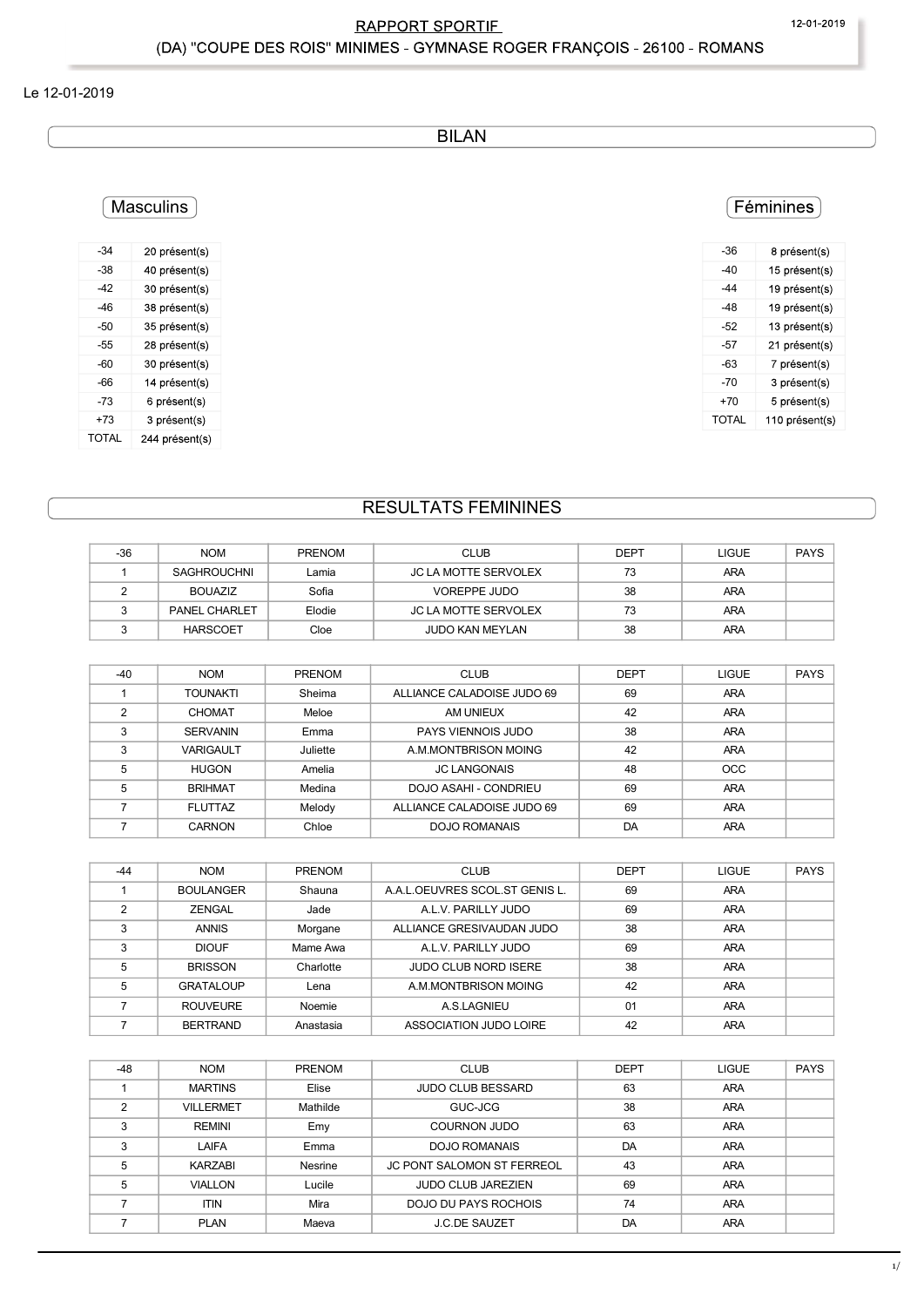## RAPPORT SPORTIE (DA) "COUPE DES ROIS" MINIMES - GYMNASE ROGER FRANÇOIS - 26100 - ROMANS

| $-52$          | <b>NOM</b>          | <b>PRENOM</b> | <b>CLUB</b>                  | <b>DEPT</b> | <b>LIGUE</b> | <b>PAYS</b> |
|----------------|---------------------|---------------|------------------------------|-------------|--------------|-------------|
|                | <b>SEVEYRAT</b>     | Lena          | BRESSE SAONE JUDO            | 01          | <b>ARA</b>   |             |
| $\mathfrak{p}$ | <b>TAJINE</b>       | Yasmine       | DOJO ROMANAIS                | DA          | <b>ARA</b>   |             |
| 3              | <b>CATHEBRAS</b>    | Zoe           | JUDO 42                      | 42          | <b>ARA</b>   |             |
| 3              | <b>EMERY</b>        | Noemie        | ALLIANCE JUDO QUATRE VALLEES | DA          | <b>ARA</b>   |             |
| 5              | <b>CHOMETTON</b>    | Lila          | EJT DE MONTAGNY              | 69          | <b>ARA</b>   |             |
| 5              | <b>OLLIVIER</b>     | Carla         | <b>JUDO KAN MEYLAN</b>       | 38          | ARA          |             |
|                | <b>MECHTA</b>       | Naela         | AM PIERRELATTE               | DA          | ARA          |             |
|                | <b>ELONG MINTSA</b> | Lena          | <b>J.C. ANNECY</b>           | 74          | <b>ARA</b>   |             |

| $-57$ | <b>NOM</b>      | PRENOM    | <b>CLUB</b>                  | <b>DEPT</b> | <b>LIGUE</b> | <b>PAYS</b> |
|-------|-----------------|-----------|------------------------------|-------------|--------------|-------------|
|       | <b>ZUCCA</b>    | Doriane   | <b>JUDO OUEST GRAND LYON</b> | 69          | <b>ARA</b>   |             |
| າ     | <b>PIRES</b>    | Ines      | <b>JUDO CLUB GIERES</b>      | 38          | <b>ARA</b>   |             |
| ົ     | <b>DACHER</b>   | Cassandra | PAYS VIENNOIS JUDO           | 38          | <b>ARA</b>   |             |
| 3     | AMOKRANE        | Sarah     | A.S. MISTRAL DRAC            | 38          | <b>ARA</b>   |             |
| 5     | <b>DACHET</b>   | Ninon     | <b>JUDO CLUB BESSARD</b>     | 63          | <b>ARA</b>   |             |
| 5     | <b>JOURNAUX</b> | Valentine | <b>JUDO CLUB DE CROLLES</b>  | 38          | <b>ARA</b>   |             |
|       | THIBAUDON       | Camille   | GUC-JCG                      | 38          | <b>ARA</b>   |             |
|       | <b>MEDJBEUR</b> | Kenza     | DOJO GRENOBLOIS              | 38          | <b>ARA</b>   |             |

| $-63$ | <b>NOM</b>      | <b>PRENOM</b> | <b>CLUB</b>                | <b>DEPT</b> | LIGUE      | PAYS |
|-------|-----------------|---------------|----------------------------|-------------|------------|------|
|       | SLIMANI         | Cecilia       | PAYS VIENNOIS JUDO         | 38          | <b>ARA</b> |      |
|       | <b>BRETHOUS</b> | Amelie        | DOJO DU PAYS ROCHOIS       | 74          | ARA        |      |
|       | <b>SMAINE</b>   | Lvlia         | ALLIANCE CALADOISE JUDO 69 | 69          | <b>ARA</b> |      |
|       | <b>DENDANA</b>  | Narimene      | JUDO CLUB SOLAURE JOMAYERE | 42          | <b>ARA</b> |      |

| $-70$ | <b>NOM</b>       | <b>PRENOM</b>  | <b>CLUB</b>                 | <b>DEPT</b> | LIGUE      | PAYS |
|-------|------------------|----------------|-----------------------------|-------------|------------|------|
|       | <b>BESSAIRE</b>  | Lise           | DOJO GESSIEN VALSERINE      | 01          | <b>ARA</b> |      |
|       | <b>MICHALLON</b> | Meyceane       | <b>JUDO CLUB DE CROLLES</b> | 38          | <b>ARA</b> |      |
|       | <b>TORRES</b>    | <b>Noellie</b> | <b>JC LA MOTTE SERVOLEX</b> | 73          | <b>ARA</b> |      |

| $+70$ | <b>NOM</b>     | <b>PRENOM</b> | <b>CLUB</b>                 | <b>DEPT</b> | LIGUE      | <b>PAYS</b> |
|-------|----------------|---------------|-----------------------------|-------------|------------|-------------|
|       | <b>BOILLON</b> | Zoe           | J.C.D AUBENAS               | DA          | <b>ARA</b> |             |
|       | SAVADOGO       | Lisa          | ASSOCIATION JUDO LOIRE      | 42          | <b>ARA</b> |             |
|       | <b>CHERIFI</b> | Sephora       | <b>JC BOURG LES VALENCE</b> | DA          | <b>ARA</b> |             |
|       | <b>MUNOZ</b>   | Estelle       | DOJO ASAHI - CONDRIEU       | 69          | <b>ARA</b> |             |
|       | <b>GUERCIN</b> | Loise         | <b>JUDO KWAI MONTELIMAR</b> | DA          | ARA        |             |

# **RESULTATS MASCULINS**

| $-34$ | <b>NOM</b>       | <b>PRENOM</b> | <b>CLUB</b>                   | <b>DEPT</b> | <b>LIGUE</b> | <b>PAYS</b> |
|-------|------------------|---------------|-------------------------------|-------------|--------------|-------------|
|       | <b>GRIRANE</b>   | Ismael        | DOJO ROMANAIS                 | DA          | <b>ARA</b>   |             |
|       | <b>BOUKABOUB</b> | Anis          | <b>JUDO AGGLO, ECHIROLLES</b> | 38          | ARA          |             |
|       | <b>CHASSAT</b>   | Lucas         | COURNON JUDO                  | 63          | <b>ARA</b>   |             |
|       | <b>TARHAN</b>    | Yassine       | <b>JC LA MOTTE SERVOLEX</b>   | 73          | <b>ARA</b>   |             |
| 5     | <b>BARBOSA</b>   | Diego         | ALLIANCE JUDO QUATRE VALLEES  | DA          | ARA          |             |
|       | <b>DEBOST</b>    | Clovis        | AL CHAPONOST SP ET LOISIRS    | 69          | <b>ARA</b>   |             |
|       | <b>MONJOFFRE</b> | Amaury-Mathis | ASSOCIATION JUDO LOIRE        | 42          | ARA          |             |

12-01-2019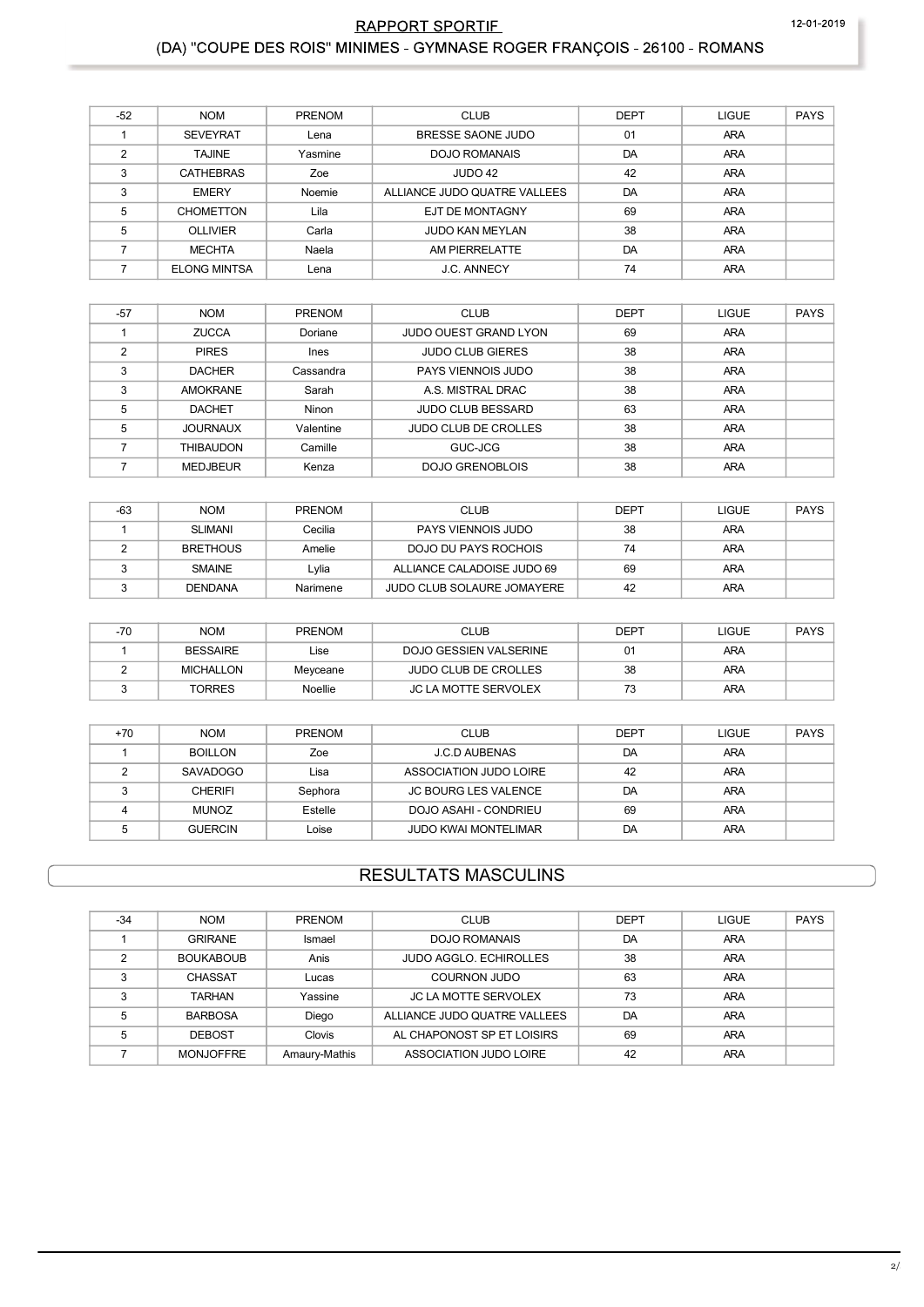### RAPPORT SPORTIF 12-01-2019 (DA) "COUPE DES ROIS" MINIMES - GYMNASE ROGER FRANÇOIS - 26100 - ROMANS

| $-38$         | <b>NOM</b>                     | <b>PRENOM</b> | <b>CLUB</b>                 | <b>DEPT</b> | LIGUE      | <b>PAYS</b> |
|---------------|--------------------------------|---------------|-----------------------------|-------------|------------|-------------|
|               | <b>FERATH</b>                  | Samir         | STADE OLYMP GIVORS          | 69          | <b>ARA</b> |             |
| $\mathcal{P}$ | <b>GIORDANO</b>                | Lenny         | GUC-JCG                     | 38          | ARA        |             |
| 3             | ABOUALLALA                     | Qassim        | <b>JC LA MOTTE SERVOLEX</b> | 73          | <b>ARA</b> |             |
| 3             | <b>SLIMANI</b>                 | Nolan         | STADE OLYMP GIVORS          | 69          | <b>ARA</b> |             |
| 5             | <b>WOJTAL</b>                  | Gabriel       | PAYS VIENNOIS JUDO          | 38          | <b>ARA</b> |             |
| 5             | <b>GUERIN</b>                  | Mathis        | ASSOCIATION JUDO LOIRE      | 42          | ARA        |             |
|               | <b>MOURIER</b>                 | Gabin         | ALLIANCE GRESIVAUDAN JUDO   | 38          | <b>ARA</b> |             |
|               | FORNARELLI-LE<br><b>SOMMER</b> | Timeo         | DOJO ROMANAIS               | DA          | <b>ARA</b> |             |

| $-42$ | <b>NOM</b>                      | <b>PRENOM</b> | <b>CLUB</b>                  | <b>DEPT</b> | LIGUE      | <b>PAYS</b> |
|-------|---------------------------------|---------------|------------------------------|-------------|------------|-------------|
|       | <b>CHANSSEAUME</b>              | Colin         | ALLIANCE GRESIVAUDAN JUDO    | 38          | <b>ARA</b> |             |
| 2     | <b>MAGHROUM</b>                 | Mohamed-Ayoub | <b>ESSM KODOKAN DAUPHINE</b> | 38          | <b>ARA</b> |             |
|       | <b>OUAZZINE</b><br><b>ANDRE</b> | Moand         | ARTS MARTIAUX DE L ONDAINE   | 42          | ARA        |             |
| 3     | <b>BIAU</b>                     | Quentin       | STADE OLYMP.GIVORS           | 69          | <b>ARA</b> |             |
| 5     | <b>RAPIN</b>                    | Amaury        | EJT DE MONTAGNY              | 69          | <b>ARA</b> |             |
| 5     | <b>BASTIAN</b>                  | Jeremie       | SAINT ALBAN LEYSSE JUDO      | 73          | ARA        |             |
|       | <b>HERBIN</b>                   | Mathis        | STADE OLYMP.GIVORS           | 69          | <b>ARA</b> |             |
|       | <b>DRUGEON</b>                  | Mathias       | A.S.LAGNIEU                  | 01          | <b>ARA</b> |             |

| $-46$ | <b>NOM</b>                  | PRENOM   | <b>CLUB</b>                 | <b>DEPT</b> | <b>LIGUE</b> | <b>PAYS</b> |
|-------|-----------------------------|----------|-----------------------------|-------------|--------------|-------------|
|       | <b>RAY</b>                  | Kelvin   | ASSOCIATION JUDO LOIRE      | 42          | <b>ARA</b>   |             |
| 2     | EBERHARDT                   | Pierre   | <b>JC LA MOTTE SERVOLEX</b> | 73          | <b>ARA</b>   |             |
| 3     | <b>BOULEMTAFES</b>          | Dayyan   | STADE OLYMP GIVORS          | 69          | <b>ARA</b>   |             |
| 3     | <b>ROCHELET</b>             | Hugo     | JUDO 42                     | 42          | <b>ARA</b>   |             |
| 5     | <b>DESQUIENS</b>            | Natan    | <b>JUDO CLUB NORD ISERE</b> | 38          | <b>ARA</b>   |             |
| 5     | LAUBE                       | Matthieu | DELTA SPORT BRIGNAIS- J C   | 69          | <b>ARA</b>   |             |
|       | <b>DENIS</b>                | Hugo     | SAINT DENIS DOJO            | 01          | <b>ARA</b>   |             |
|       | <b>VICTOURON</b><br>VELLUET | Matheo   | <b>DOJO ROMANAIS</b>        | DA          | <b>ARA</b>   |             |

| $-50$ | <b>NOM</b>        | <b>PRENOM</b>     | <b>CLUB</b>                  | <b>DEPT</b> | <b>LIGUE</b> | <b>PAYS</b> |
|-------|-------------------|-------------------|------------------------------|-------------|--------------|-------------|
|       | <b>FRANCHITTO</b> | Mohamed<br>Younes | A.S. MISTRAL DRAC            | 38          | <b>ARA</b>   |             |
| 2     | <b>REGUILLON</b>  | Maxence           | <b>ESSM KODOKAN DAUPHINE</b> | 38          | <b>ARA</b>   |             |
| 3     | <b>JAZZINI</b>    | Sacha             | <b>JUDO CLUB ALBIGNY</b>     | 69          | <b>ARA</b>   |             |
| 3     | <b>RAISS</b>      | Nahel             | GUC-JCG                      | 38          | <b>ARA</b>   |             |
| 5     | <b>FERROUX</b>    | Tom               | J.C. DONZERE                 | DA          | <b>ARA</b>   |             |
| 5     | <b>HADJOUT</b>    | Marwan            | PAYS VIENNOIS JUDO           | 38          | <b>ARA</b>   |             |
|       | LAMETERY          | David             | ASSOCIATION JUDO LOIRE       | 42          | <b>ARA</b>   |             |
|       | LEPESQUEUR        | Titouan           | <b>JC LA MOTTE SERVOLEX</b>  | 73          | <b>ARA</b>   |             |

| $-55$ | <b>NOM</b>      | <b>PRENOM</b> | <b>CLUB</b>                   | <b>DEPT</b> | <b>LIGUE</b> | <b>PAYS</b> |
|-------|-----------------|---------------|-------------------------------|-------------|--------------|-------------|
|       | <b>NOEL</b>     | Kylian        | STADE CLERMONTOIS             | 63          | <b>ARA</b>   |             |
| C     | <b>BRUT</b>     | Justin        | <b>JUDO BILLOM</b>            | 63          | <b>ARA</b>   |             |
| 3     | VIELLEPEAU      | Axel          | ALLIANCE CALADOISE JUDO 69    | 69          | <b>ARA</b>   |             |
| 3     | <b>DELABIE</b>  | Etan          | DELTA SPORT BRIGNAIS- J C     | 69          | <b>ARA</b>   |             |
| 5     | <b>NOHUTCU</b>  | Adam          | <b>JUDO AGGLO, ECHIROLLES</b> | 38          | <b>ARA</b>   |             |
| 5     | <b>MAKRI</b>    | Amin          | STADE OLYMP GIVORS            | 69          | <b>ARA</b>   |             |
|       | <b>MALOUANI</b> | Mohamed       | AM PIERRELATTE                | DA          | <b>ARA</b>   |             |
|       | <b>CESSIEQ</b>  | Quentin       | STADE OLYMP GIVORS            | 69          | <b>ARA</b>   |             |